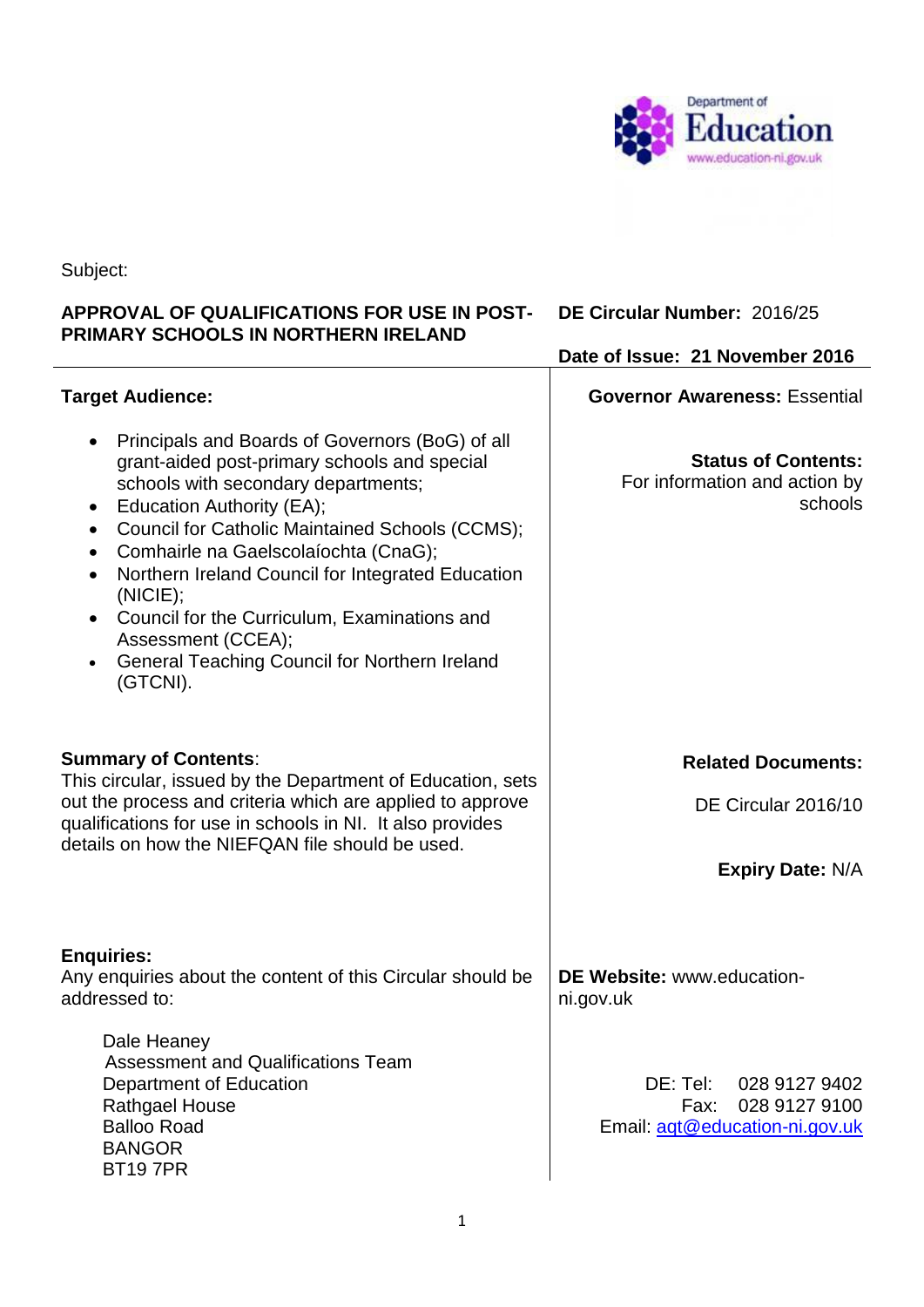| The Entitlement Framework Audit and the NIEFQAN File Process 8          |  |
|-------------------------------------------------------------------------|--|
|                                                                         |  |
|                                                                         |  |
|                                                                         |  |
|                                                                         |  |
|                                                                         |  |
|                                                                         |  |
|                                                                         |  |
|                                                                         |  |
|                                                                         |  |
|                                                                         |  |
|                                                                         |  |
|                                                                         |  |
|                                                                         |  |
|                                                                         |  |
| Table 4 - Reformed GCSEs from AQA, Eduqas, OCR and Pearson (Numeric) 13 |  |
|                                                                         |  |
|                                                                         |  |
|                                                                         |  |

# Index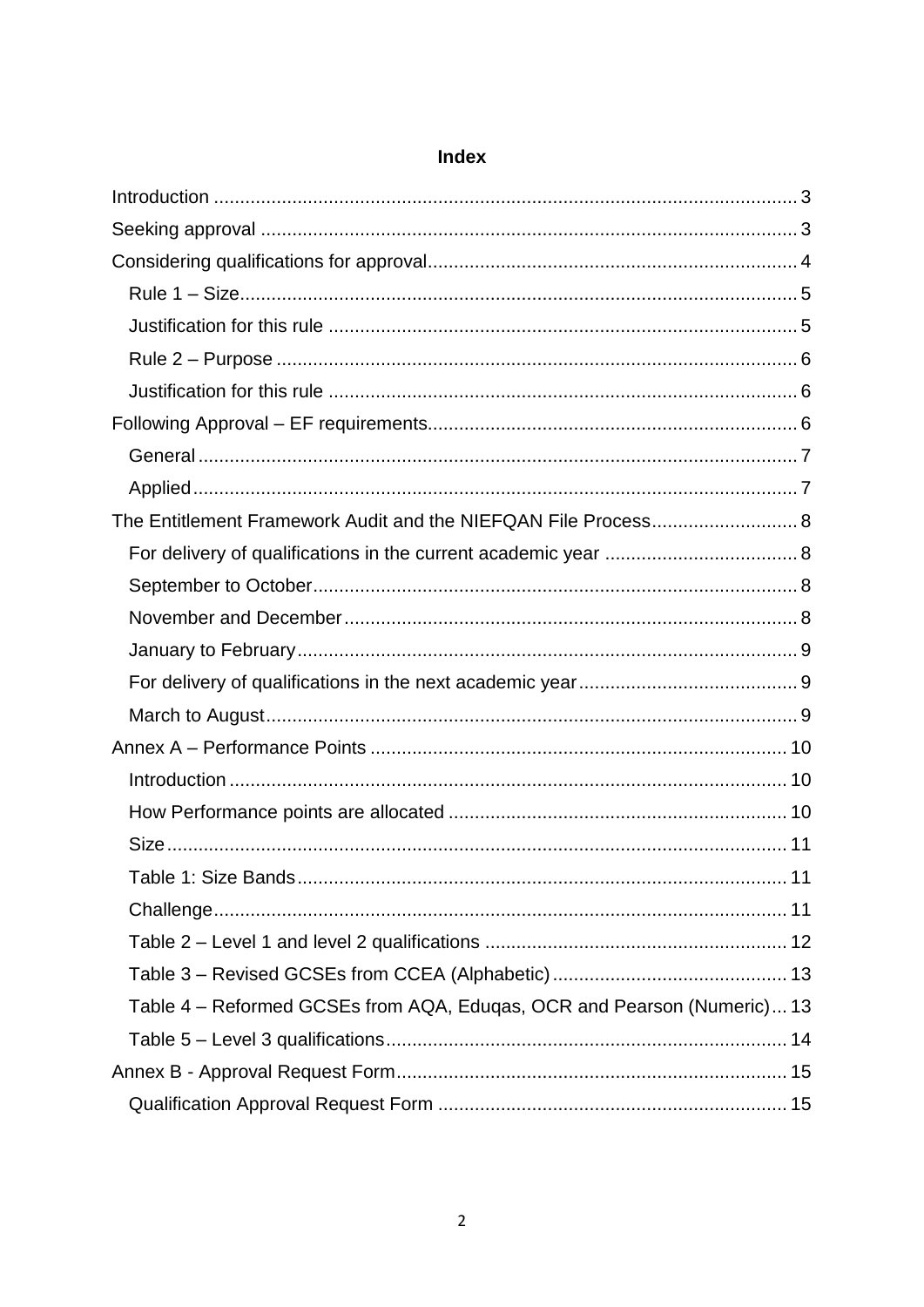### <span id="page-2-0"></span>**Introduction**

- 1. This circular sets out the process and criteria which are applied to approve qualifications for use in schools in NI. It also provides details on how the NIEFQAN file should be used.
- 2. If a school wishes to use a qualification which has not already been approved by the Department of Education (DE) for use in schools in NI, a request for approval must be submitted to DE.

### <span id="page-2-1"></span>**Seeking approval**

- 3. Schools should send approval requests by email to: [qualsapprovals@education-ni.gov.uk](mailto:qualsapprovals@education-ni.gov.uk) A Qualification Approval Request Form should be completed and attached to the email. (See Annex B).
- 4. Qualifications are put through the DE approval process to determine whether or not they will be made available for use in schools.
- 5. Schools will receive an email response from DE advising them of the outcome of their approval request.
- 6. Once approved, performance points are allocated to the qualification and it is added to the NIEFQAN file. Performance points and GCSE/GCE size equivalence are used within key stage 4 and post-16 as they allow qualifications of different size and grade structure to be compared. Further details on performance points are set out at Annex A to this circular.
- 7. In addition to updating the NIEFQAN file, the NI specific information relating to the qualification is added to the Qualifications Register. [http://register.ofqual.gov.uk](http://register.ofqual.gov.uk/)
- 8. All qualifications offered in schools must be included in the final version of the NIEFQAN file which is published in February each year. This will ensure that exam results can be entered over the summer period.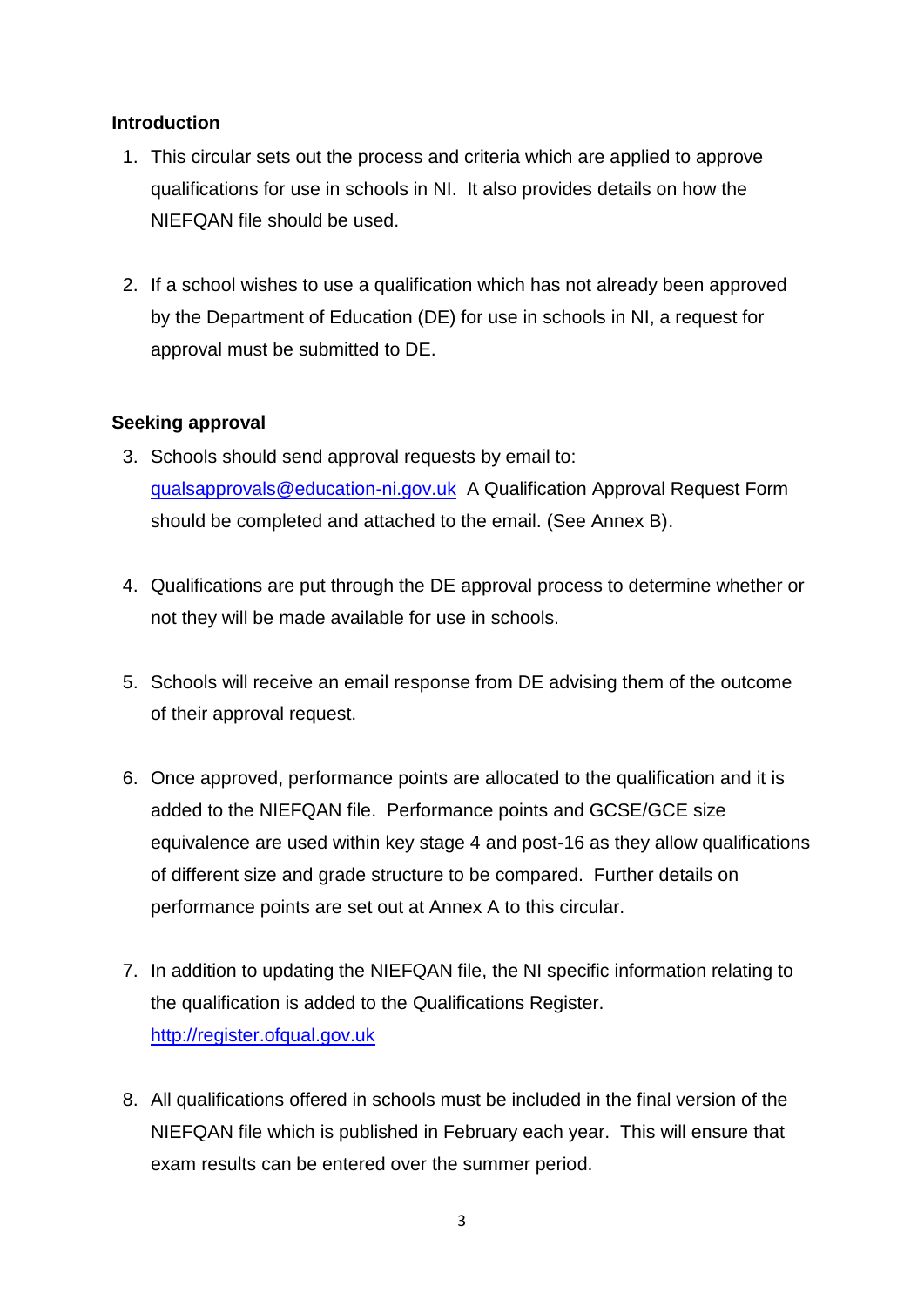9. More details on the NIEFQAN file are at paragraphs 29 to 41 of this circular.

# <span id="page-3-0"></span>**Considering qualifications for approval**

The approval process involves 3 steps:

**Step one** – is this qualification eligible to be considered for use in schools?

- 10.In the first step a set of 'core criteria' is applied to new qualifications to ensure that qualifications outside of the remit of NI Regulation for schools are not approved.
- 11.Removed from the initial list of qualifications are those that:
	- i. Awarding Organisations (AOs) have not made available for use in NI
	- ii. AOs have not made available for use by learners aged 14-19
	- iii. Are offered by an AO not recognised by CCEA Regulation

**Step two** – can the qualification automatically be approved?

- 12.The following groups of qualifications are automatically approved providing they have met the criteria in step one and have been accredited by the Qualifications Regulators:
	- i. General Certificate of Secondary Education (GCSE)
	- ii. Advanced Level and Advanced Subsidiary Level (GCE)
	- iii. Essential Skills Northern Ireland

13.Qualifications that will not be approved:

- i. GCSE English where the assessment of Speaking and Listening does not contribute to overall grade
- ii. GCSE Science where the assessment of practical skills does not contribute to the overall grade<sup>1</sup>

**<sup>.</sup>**  $<sup>1</sup>$  This is currently under review by CCEA. The review is expected to conclude in January 2017.</sup>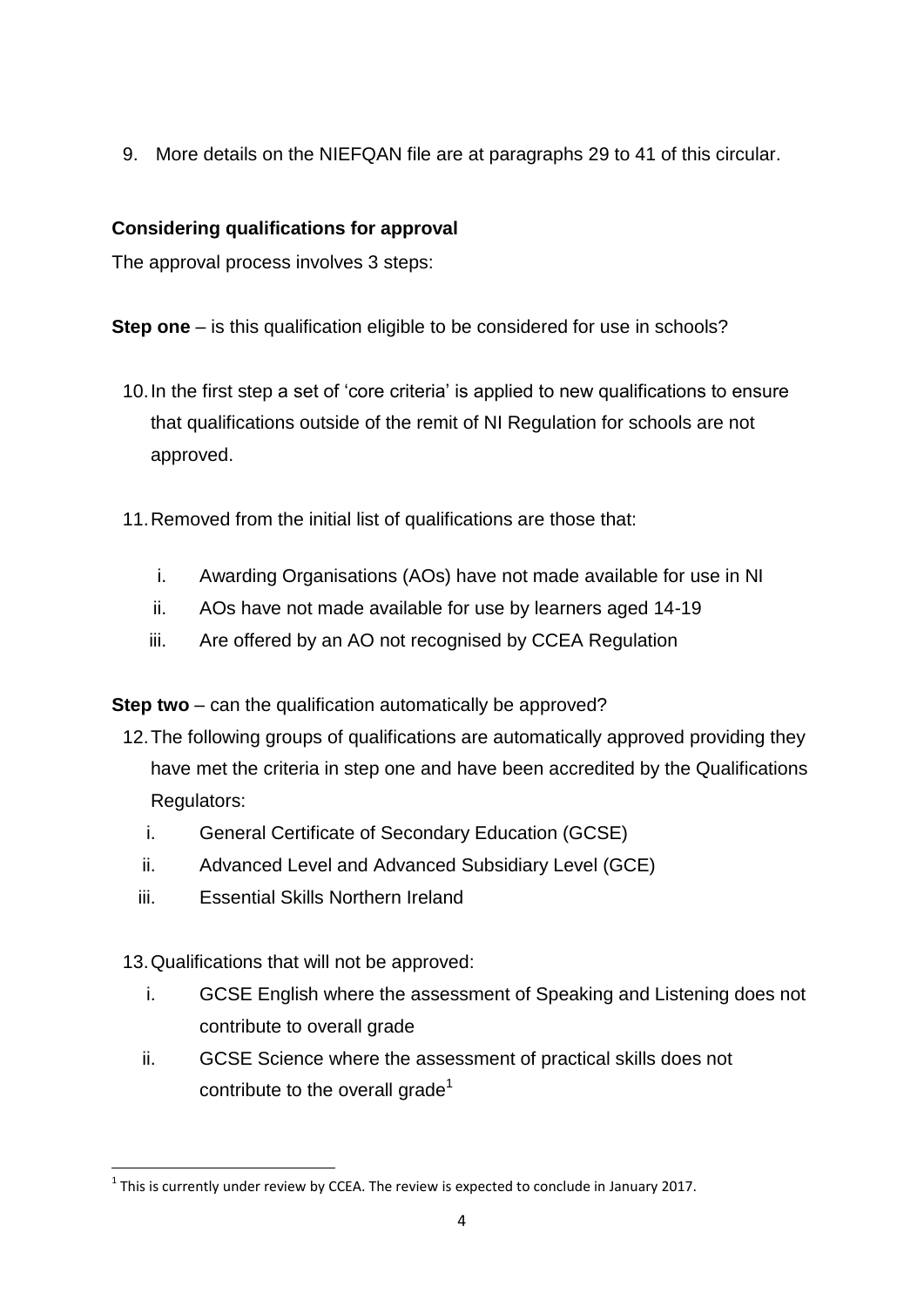iii. GCE (A level) Science where the assessment of practical skills does not contribute to the overall grade

**Step three** – application of the school eligibility rules

- 14.If a qualification is not approved automatically, because it does not appear in the list of categories above, it is subject to scrutiny to determine whether it should be approved for use in schools.
- 15.The following rules are applied when approving a qualification.

# <span id="page-4-0"></span>*Rule 1 – Size*

- 16.The approval process outlined in this circular will apply only to qualifications at Key Stage 4 with a size equivalence of up to 3 GCSEs and at post-16 to qualifications with a size equivalence of up to 3 A levels. Approval of larger qualifications may also be granted. This will require further consideration and dialogue between the school, the 14-19 Curriculum Entitlement Team (CET), and the Assessment & Qualifications Team within DE, and the Education and Training Inspectorate (ETI). From 1 January 2017, a school requesting the approval of a qualification above the size limit of 3 may be asked to provide further information. These qualifications will not routinely appear on the NIEFQAN file (but systems will be in place to allow schools to enter results for these qualifications).
- 17.The **qualification** size information (GLH) in the Register is used to apply this rule.

## <span id="page-4-1"></span>*Justification for this rule*

18.The **Entitlement Framework** aims to provide learners with a breadth of learning experience across the curriculum areas of learning. A significantly large qualification in one subject area may limit this experience.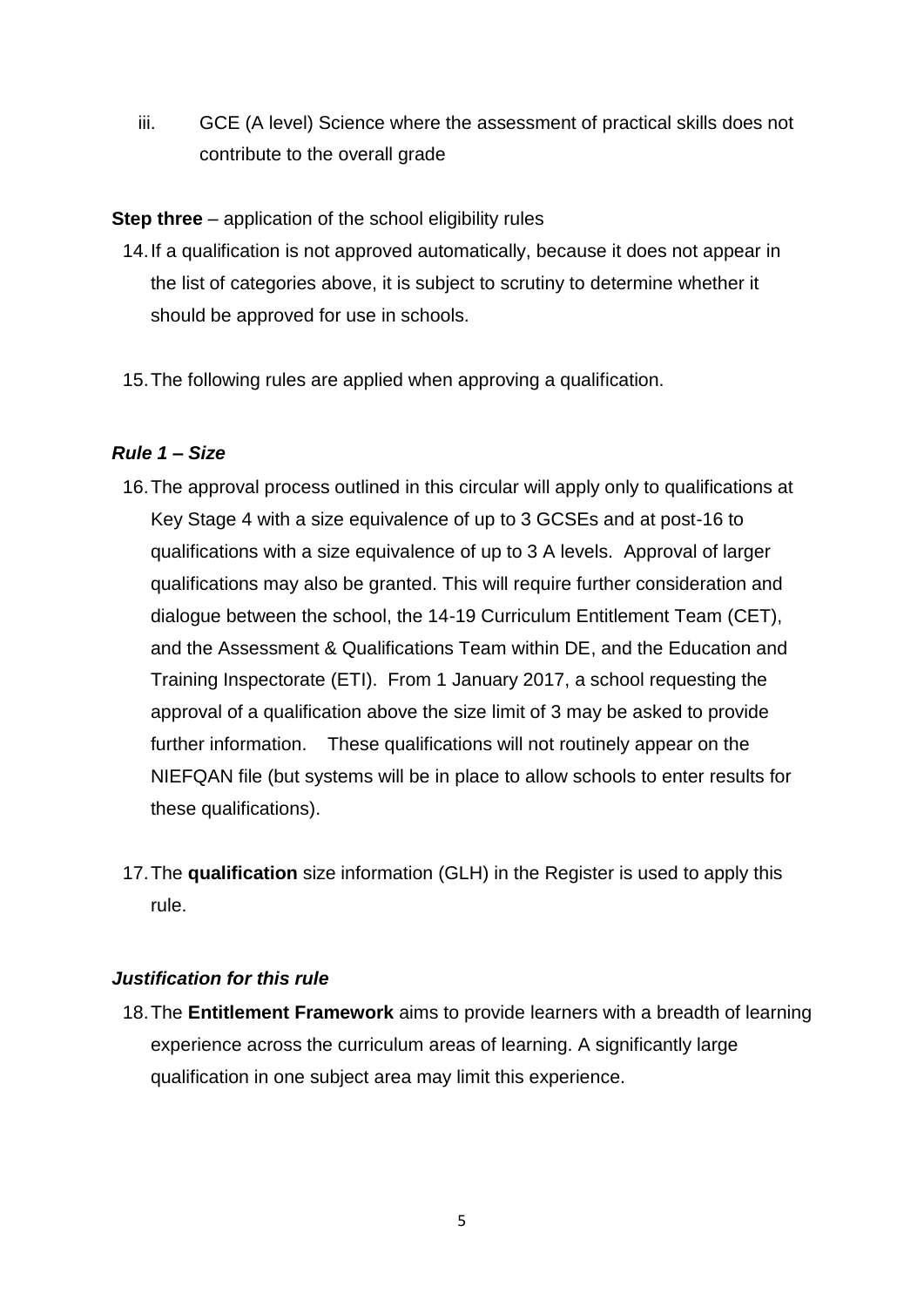#### <span id="page-5-0"></span>*Rule 2 – Purpose*

- 19.Qualifications whose main purpose relates to one or more of the following will not automatically be approved:
	- i. achievement of a licence for a specific company/industry
	- ii. where the qualification being proposed requires specialist equipment, facilities and/or teaching expertise that would not normally be associated with a school setting.
- 20.Qualifications whose purpose relates to both or either of the above may be approved by DE. This will require further consideration and dialogue between the school, CET and the Assessment & Qualifications Team within DE and the Education and Training Inspectorate (ETI).

#### <span id="page-5-1"></span>*Justification for this rule*

21.Post-primary schools cater for learners aged 14-19. The 14-19 Entitlement Framework ensures that schools provide pupils with access to a broad and balanced curriculum which will include a range of courses that facilitate progression towards relevant learning and career pathways. However, offering a qualification that requires a significant amount of investment in specialist equipment, facilities and acquisition of teaching expertise related to a specific industry may not be suitable or appropriate for the EF learning experience desired for learners in a school setting.

#### <span id="page-5-2"></span>**Following Approval – EF requirements**

22.Once a qualification is recommended for use in schools and inclusion on the NIEFQAN file, the EF eligibility criteria are then applied so that this detail can also be included. There are 2 steps to this:

**Step one** – does the qualification meet EF requirements in terms of level and size? 23.At Key Stage 4, qualifications offered must provide opportunities to reach Level 2 and have a minimum of 120 guided learning hours (GLH).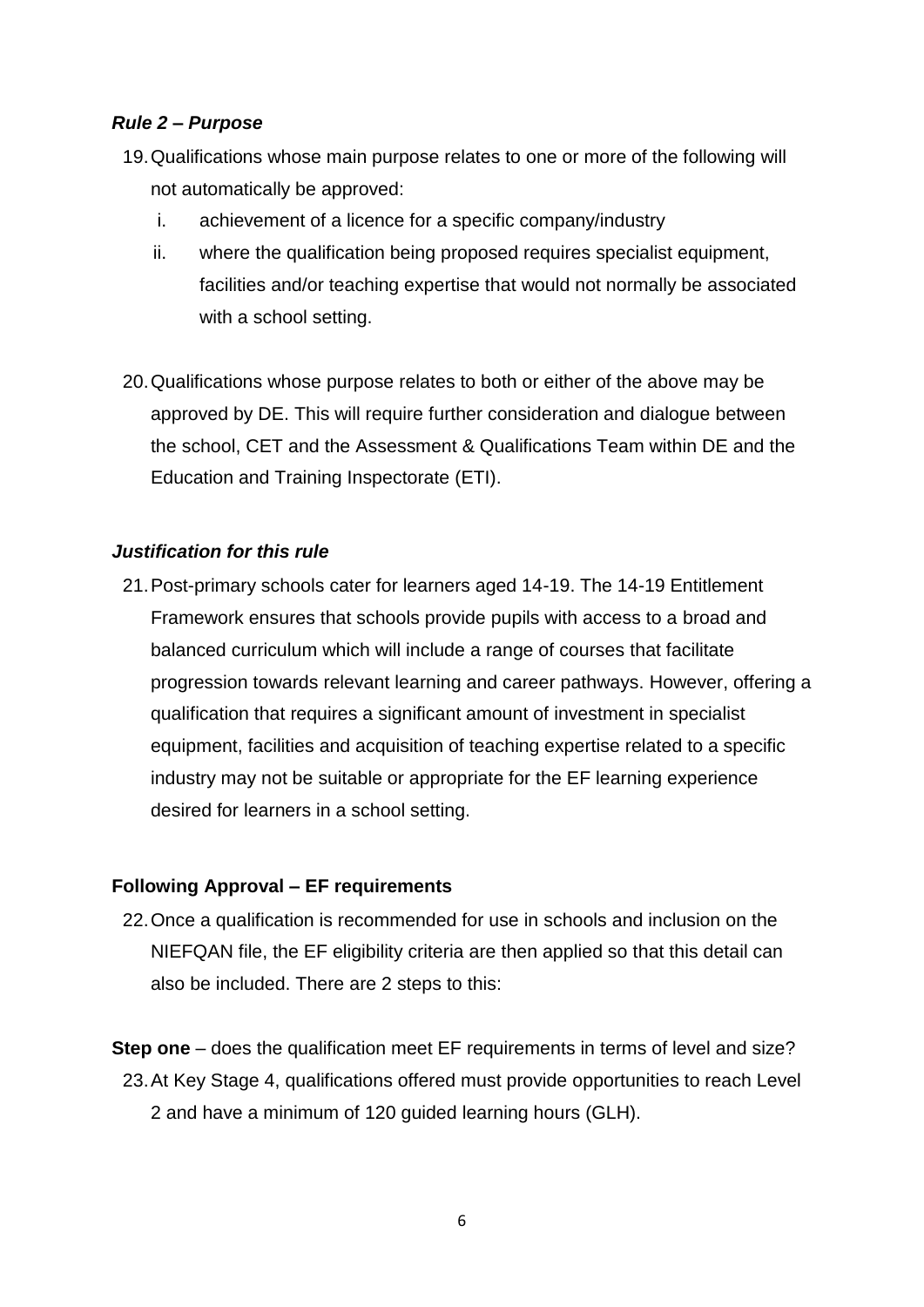- 24.At post-16, qualifications must provide opportunities to reach Level 3 and have a minimum of 360 GLH.
- 25.Qualifications not meeting these requirements will be classed as Not Eligible (NE) under the EF.
- **Step 2** classification of eligible qualifications as applied or general
	- 26.Once it is determined that a qualification meets EF requirements the classification of applied or general is assigned. The definitions issued by DE below are used:

### <span id="page-6-0"></span>*General*

27.The assessment arrangements are designed to enable learners to demonstrate the level of their knowledge, understanding and skills mainly through written tasks. The learning and assessment focus is set within a subject specific context.

## <span id="page-6-1"></span>*Applied*

28.The assessment arrangements are designed to enable learners to demonstrate their knowledge, understanding and skills through practical demonstration and/or within a context related to employability.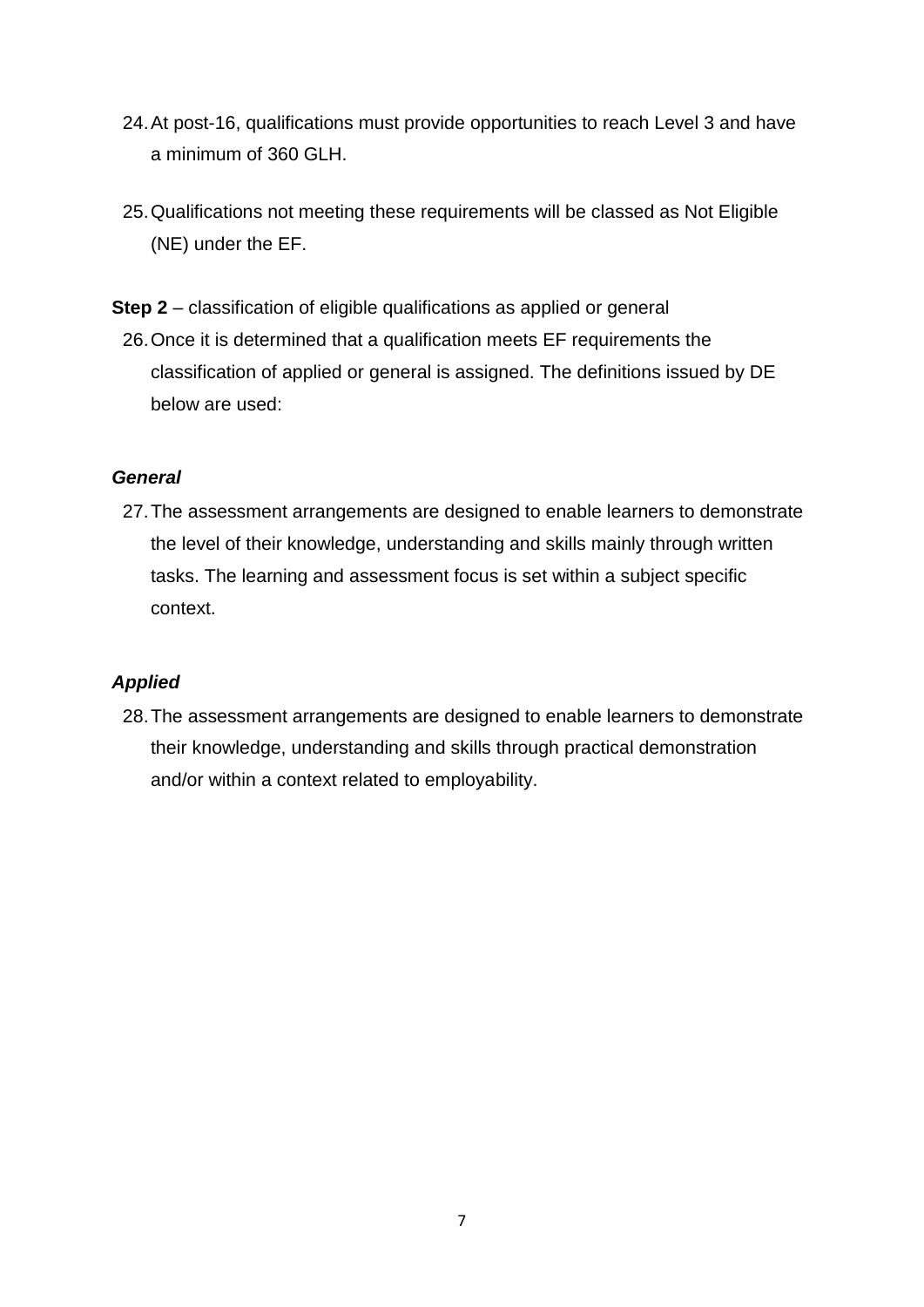## <span id="page-7-0"></span>**The Entitlement Framework Audit and the NIEFQAN File Process**

- 29.The Entitlement Framework (EF) Audit takes place during the first two months of the autumn term. CET will write to schools on an annual basis to advise when the EF Audit site will open and close. It is important that schools update their curricular offer within the specified timeframe.
- 30.Schools must follow the process outlined below to ensure that all of the qualifications they offer have been approved by DE and are included in the EF Audit exercise.

## <span id="page-7-1"></span>*For delivery of qualifications in the current academic year*

#### <span id="page-7-2"></span>*September to October*

31.All qualifications must be approved by DE in advance of delivery in schools.

- 32.Schools must ensure that the qualifications they upload to the audit database have been approved by DE. There will no longer be a facility to request approvals for new qualifications through the EF Audit exercise. Schools wishing to have qualifications approved must follow the process outlined in paragraphs 3 to 9 of this circular.
- 33.Schools can refer to the Register of Qualifications or the current NIEFQAN file for details of the qualifications that DE has approved.

#### <span id="page-7-3"></span>*November and December*

- 34.During the EF audit verification, details of schools' qualifications offers are made available to DE and CCEA Regulation. This will form the basis of the new and updated NIEFQAN file.
- 35.During December the new NIEFQAN file will be made available to schools.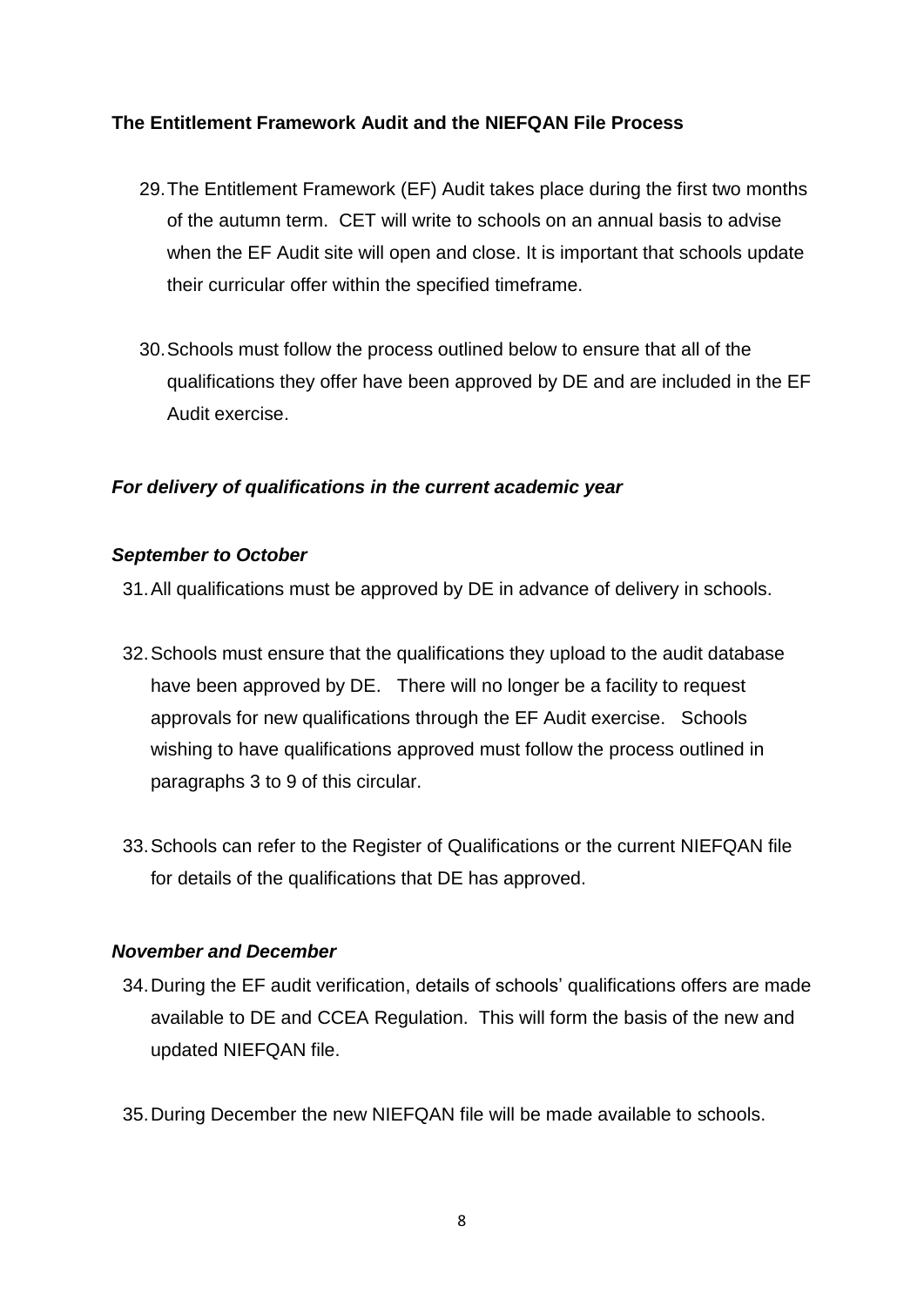#### <span id="page-8-0"></span>*January to February*

- 36.**Schools must check that all the qualifications they are offering and intend to certificate in August are on the new NIEFQAN file.** If not, they must make an approval request via [qualsapprovals@education-ni.gov.uk](mailto:qualsapprovals@education-ni.gov.uk) (in line with process outlined at paragraphs 3 to 9 of this circular). This check should be completed by the end of February.
- 37.Upon completion of these checks, the version of the NIEFQAN file at the end of February will be uploaded to SIMS and will be used as the basis for recording exam results that issue in August.
- 38.After February the NIEFQAN file will be closed to additions and amendments for the coming August results. **Schools should note that it is not possible to enter exam results for any qualifications not shown in the NIEFQAN file.**
- 39.**In cases where schools have offered and received pupils' results for qualifications not on the NIEFQAN file, qualifications will only be added to the file in exceptional circumstances. In such cases, schools will be asked to explain why the qualification needs to be added after the EF Audit process and subsequent NIEFQAN file checks have been completed.**

## <span id="page-8-1"></span>*For delivery of qualifications in the next academic year*

## <span id="page-8-2"></span>*March to August*

- 40.From March onwards schools can make approval requests for qualifications intended for teaching in the following academic year. Details of these qualifications will be published on the DE website on a monthly basis from March to August.
- 41. The NIEFQAN file will be updated in September to take account of newly approved qualifications.

## **DALE HEANEY ASSESSMENT & QUALIFICATIONS TEAM**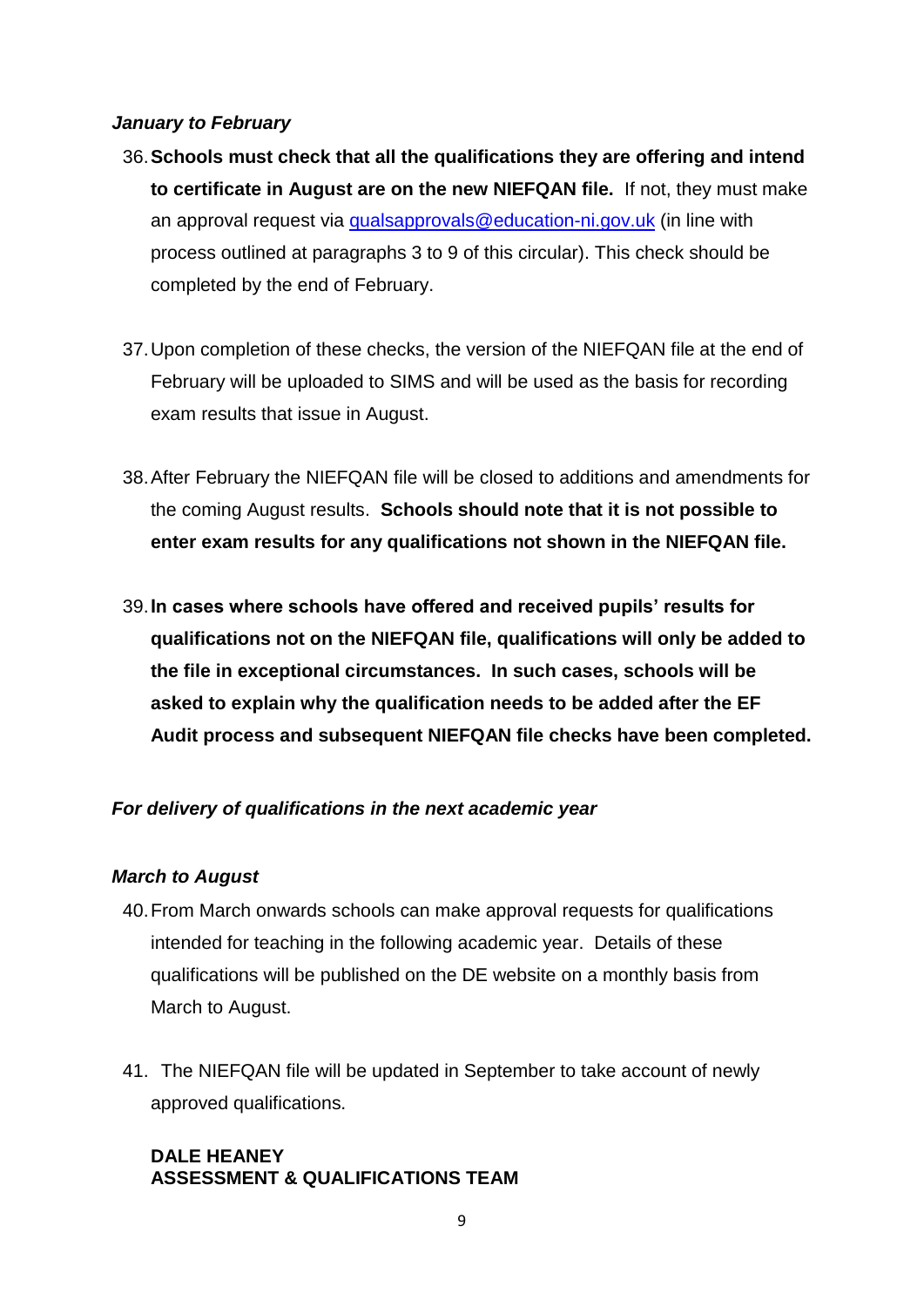#### **Annex A – Performance Points**

#### <span id="page-9-1"></span><span id="page-9-0"></span>*Introduction*

All qualifications that have been approved for use in schools here will appear in the NIEFQAN file. The NIEFQAN file shows details of GCSE equivalences for level 1 and level 2 qualifications, and A level equivalences for qualifications at level 3. This annex sets out how these equivalences are calculated.

The system is designed to enable schools to report their performance. The information on equivalency applies **only** to the allocation of school performance points.

#### **It is not intended for use in relation to the equivalency of qualifications for employment and/or further/higher education purposes.**

#### <span id="page-9-2"></span>*How Performance points are allocated*

Performance points and GCSE/GCE size equivalence are used within key stage 4 and post-16 as they allow qualifications of different size and grade structures to be compared.

The calculation of points is defined as 'size' times 'challenge'.

Size is a measure of the average length of time it takes to teach the qualification. Average time is taken from the guided learning hours (GLH) from the Register of Regulated Qualifications. Challenge reflects the level of the qualification and grade achieved.

To calculate the points for a qualification, follow the rules below:

For level 1 or level 2 qualifications:

- calculate the GCSE size equivalence from Table 1;
- calculate the base points for each grade from Table 2; and
- for each grade, multiply the GCSE size equivalence and the base points together to determine the points for that grade

Performance points allocated to Revised GCSEs from CCEA are shown in Table 3.

Performance points allocated to Reformed GCSEs from AQA, Eduqas, OCR and Pearson are shown in Table 4.

For level 3 qualifications:

- calculate the A level size equivalence from Table 1;
- calculate the base points for each grade from Table 5; and
- for each grade, multiply the A level size equivalence and the base points together to determine the points for that grade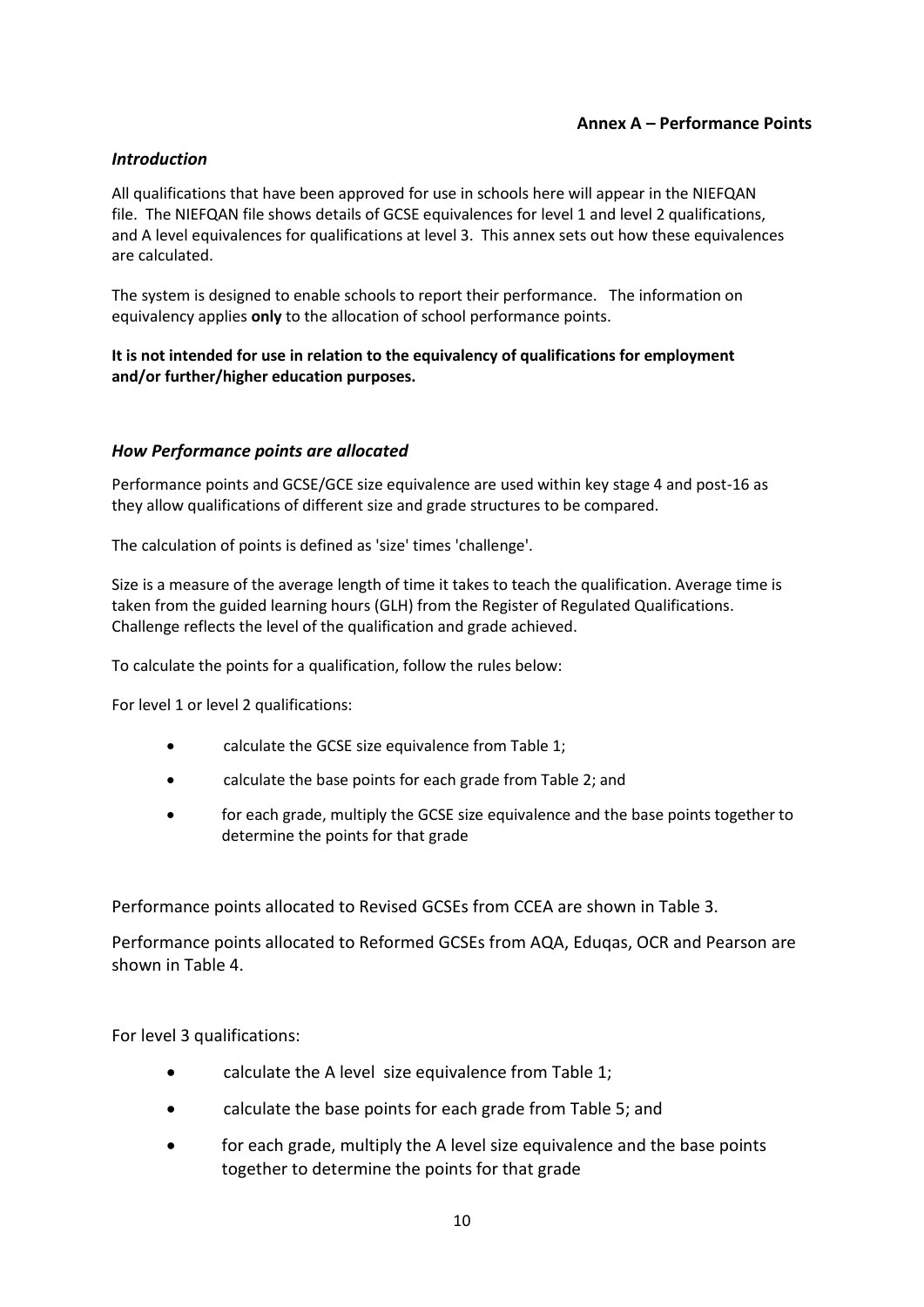#### <span id="page-10-0"></span>*Size*

The points system bands together qualifications of different sizes based on the following table.

|              | <b>GLH</b>     |                | <b>GCSE size</b><br>equivalence    | <b>GCE A level size</b><br>equivalence |
|--------------|----------------|----------------|------------------------------------|----------------------------------------|
|              | <b>Minimum</b> | <b>Maximum</b> | Entry level, level<br>1 or level 2 | Level 3                                |
| A            | $\mathbf{1}$   | 44             | 0.25                               | 0.1                                    |
| B            | 45             | 89             | 0.5                                | 0.2                                    |
| $\mathsf{C}$ | 90             | 144            | $\mathbf{1}$                       | 0.3                                    |
| D            | 145            | 234            | $\overline{2}$                     | 0.5                                    |
| E            | 235            | 324            | 3                                  | 0.75                                   |
| F            | 325            | 414            | $\overline{4}$                     | $\mathbf{1}$                           |
| G            | 415            | 504            | 5                                  | 1.25                                   |
| H            | 505            | 594            |                                    | 1.5                                    |
|              | 595            | 684            |                                    | 1.75                                   |
| J            | 685            | 774            |                                    | $\overline{2}$                         |
| К            | 775            | 864            |                                    | 2.25                                   |
|              | 865            | 954            |                                    | 2.5                                    |
| M            | 955            | 1044           |                                    | 2.75                                   |
| N            | 1045           | 1134           |                                    | 3                                      |

#### <span id="page-10-1"></span>*Table 1: Size Bands*

The table shows that a qualification of 120 GLH at either, level 1 or level 2 would have a size equivalence of one GCSE. A similarly sized qualification of 120 GLH at level 3 would be equivalent to 0.3 of an A level.

#### <span id="page-10-2"></span>*Challenge*

The following challenge tables contain the 'base points' for a level and grade structure combination – the points a qualification would achieve if it was size 1 (one GCSE equivalent level 1 and level 2 qualifications; one GCE A level equivalent for level 3 qualifications). It is important to note that the key factor in the grade structure is the number of grades – not the names of the grades. The pass/merit/distinction/distinction\* grade structure is the same as the C grade/B grade/A grade/A\* grade structure, because there are four grades in both.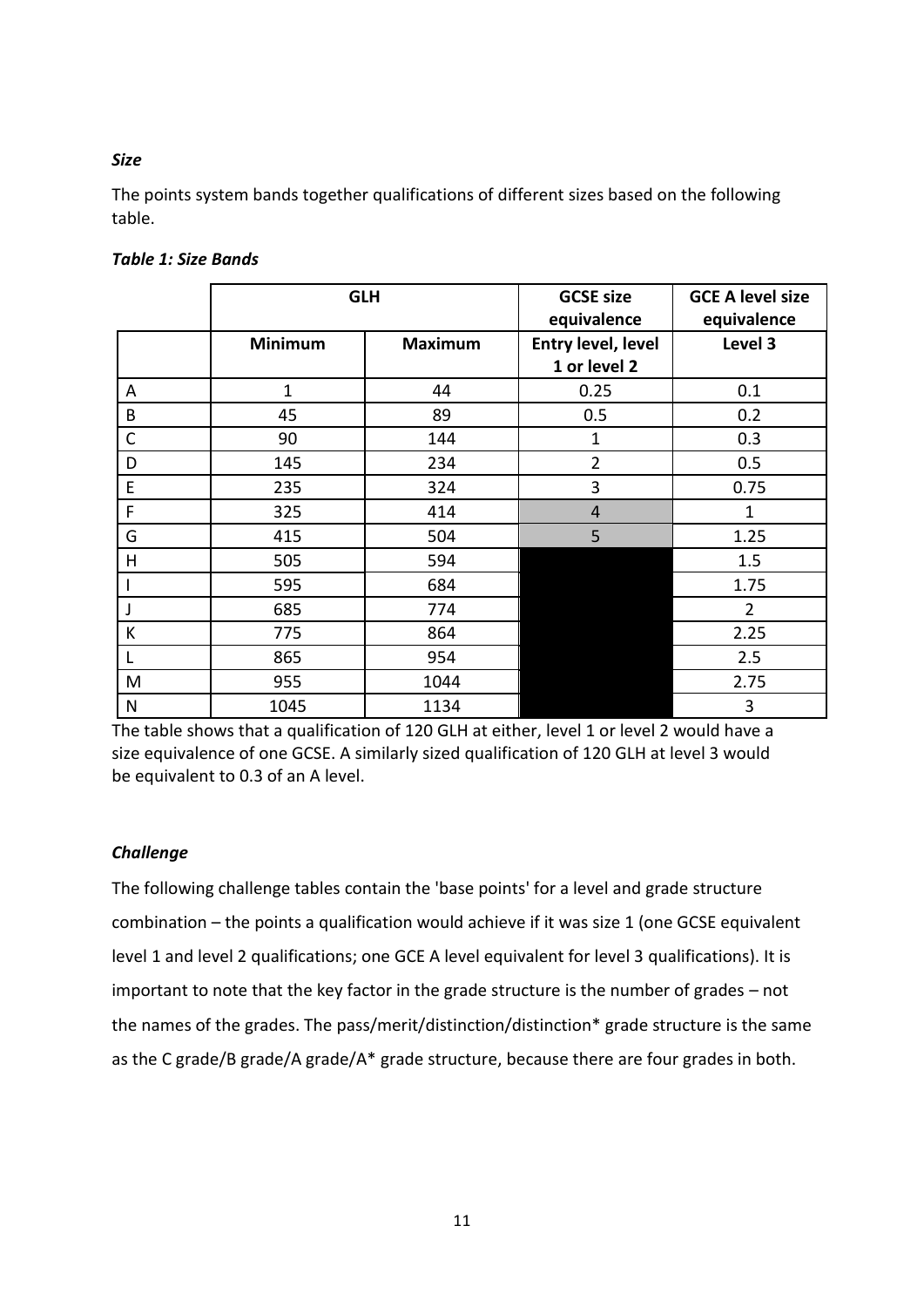# <span id="page-11-0"></span>*Table 2 – Level 1 and level 2 qualifications*

| Level 1 grade<br>structure | <b>Example</b><br>grade | <b>Points</b> | Level 2 grade<br>structure | <b>Example</b><br>grade |
|----------------------------|-------------------------|---------------|----------------------------|-------------------------|
|                            | Pass                    | 25            | Pass only<br>general       | Pass                    |
|                            |                         |               |                            |                         |
| Pass only NVQ              | Pass                    | 28            | Pass only NVQ              | Pass                    |
|                            |                         |               |                            |                         |
| 2 grade scheme             | Pass                    | 22            | 2 grade scheme             | Pass                    |
|                            | Credit                  | 31            |                            | Credit                  |
|                            |                         |               |                            |                         |
| 3 grade scheme             | Pass                    | 19            | 3 grade scheme             | Pass                    |
|                            | Merit                   | 28            |                            | Merit                   |
|                            | Distinction             | 34            |                            | Distinction             |
|                            |                         |               |                            |                         |
| 4 grade scheme             | G                       | 16            | 4 grade scheme             | $\mathsf C$             |
|                            | $\mathsf F$             | 22            |                            | B                       |
|                            | E                       | 28            |                            | A                       |
|                            | D                       | 34            |                            | $A^*$                   |
|                            |                         |               |                            |                         |
| 5 grade scheme             | E                       | 16            | 5 grade scheme             | E                       |
|                            | D                       | 20.5          |                            | D                       |
|                            | $\mathsf{C}$            | 25            |                            | $\mathsf C$             |
|                            | B                       | 29.5          |                            | B                       |
|                            | A                       | 34            |                            | A                       |

| <b>Example</b><br>grade | <b>Points</b> | Level 2 grade<br>structure | <b>Example</b><br>grade | <b>Points</b> |
|-------------------------|---------------|----------------------------|-------------------------|---------------|
| Pass                    | 25            | Pass only<br>general       | Pass                    | 46            |
|                         |               |                            |                         |               |
| Pass                    | 28            | Pass only NVQ              | Pass                    | 49            |
|                         |               |                            |                         |               |
| Pass                    | 22            | 2 grade scheme             | Pass                    | 43            |
| Credit                  | 31            |                            | Credit                  | 52            |
|                         |               |                            |                         |               |
| Pass                    | 19            | 3 grade scheme             | Pass                    | 40            |
| Merit                   | 28            |                            | Merit                   | 49            |
| Distinction             | 34            |                            | Distinction             | 55            |
|                         |               |                            |                         |               |
| G                       | 16            | 4 grade scheme             | $\mathsf C$             | 40            |
| $\overline{F}$          | 22            |                            | $\sf B$                 | 46            |
| Ė                       | 28            |                            | A                       | 52            |
| D                       | 34            |                            | $\mathsf{A}^*$          | 58            |
|                         |               |                            |                         |               |
| E                       | 16            | 5 grade scheme             | E                       | 40            |
| D                       | 20.5          |                            | D                       | 43            |
| $\overline{\mathsf{C}}$ | 25            |                            | $\mathsf C$             | 46            |
| B                       | 29.5          |                            | $\sf B$                 | 49            |
| A                       | 34            |                            | A                       | 52            |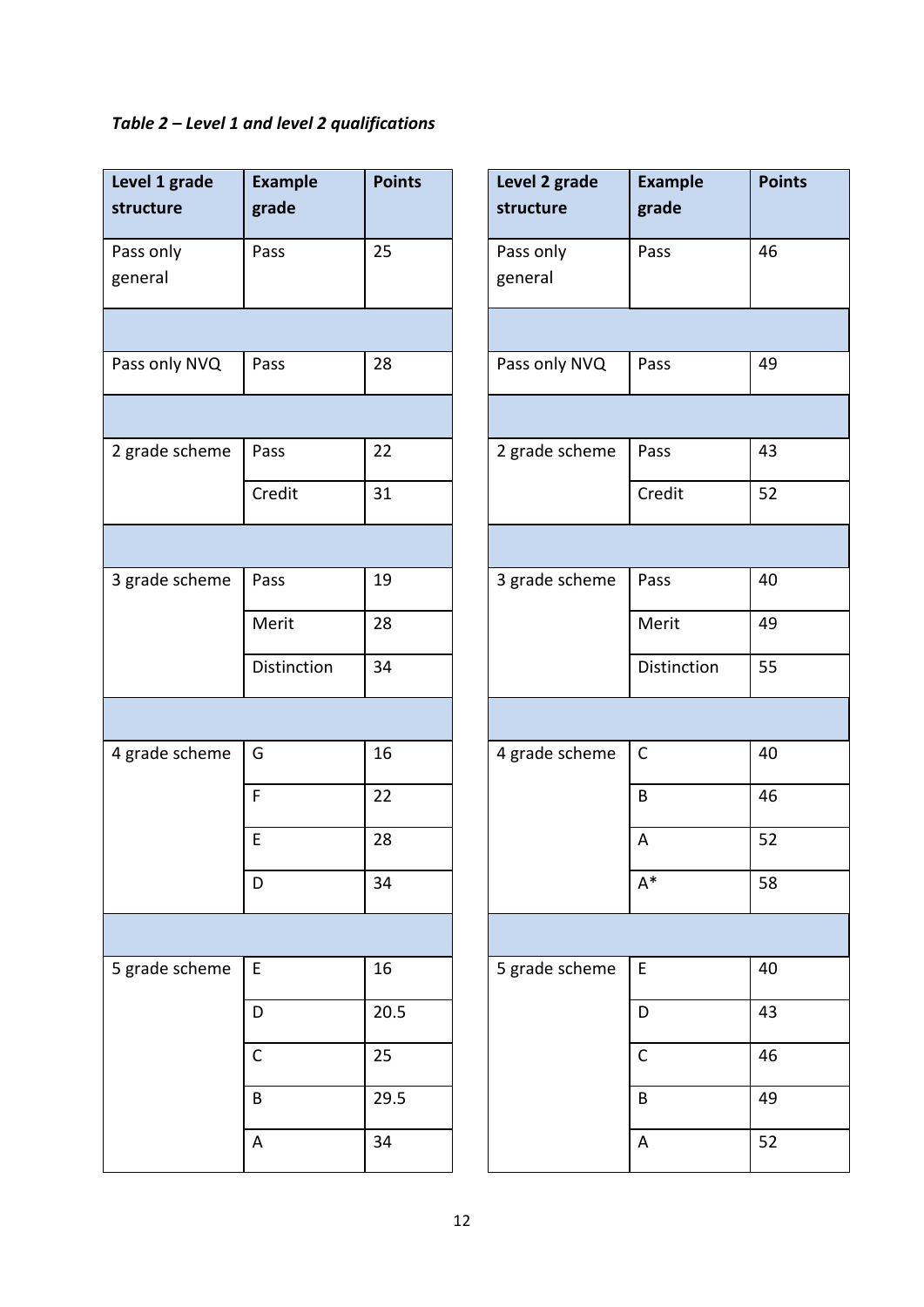## <span id="page-12-0"></span>*Table 3 – Revised GCSEs from CCEA (Alphabetic)*

| Level 1 grades | <b>Points</b> | Level 2 grades      | <b>Points</b> |
|----------------|---------------|---------------------|---------------|
| G              | 16            |                     | 40            |
|                | 22            | $\mathsf{\Gamma}^*$ | 43            |
|                | 28            | B                   | 46            |
|                | 34            | А                   | 52            |

| Level 2 grades | <b>Points</b> |
|----------------|---------------|
| C              | 40            |
| $\mathsf{C}^*$ | 43            |
| В              | 46            |
| А              | 52            |
| A*             | 58            |

# <span id="page-12-1"></span>*Table 4 – Reformed GCSEs from AQA, Eduqas, OCR and Pearson (Numeric)*

| Level 1 grades | <b>Points</b> | Level 2 grades | <b>Points</b> |
|----------------|---------------|----------------|---------------|
|                | 16            |                | 40            |
|                | 28            |                | 43            |
|                | 34            | D              | 46            |

| Level 2 grades | <b>Points</b> |
|----------------|---------------|
| 4              | 40            |
| 5              | 43            |
| 6              | 46            |
| 7              | 52            |
| 8              | 52            |
| 9              | 58            |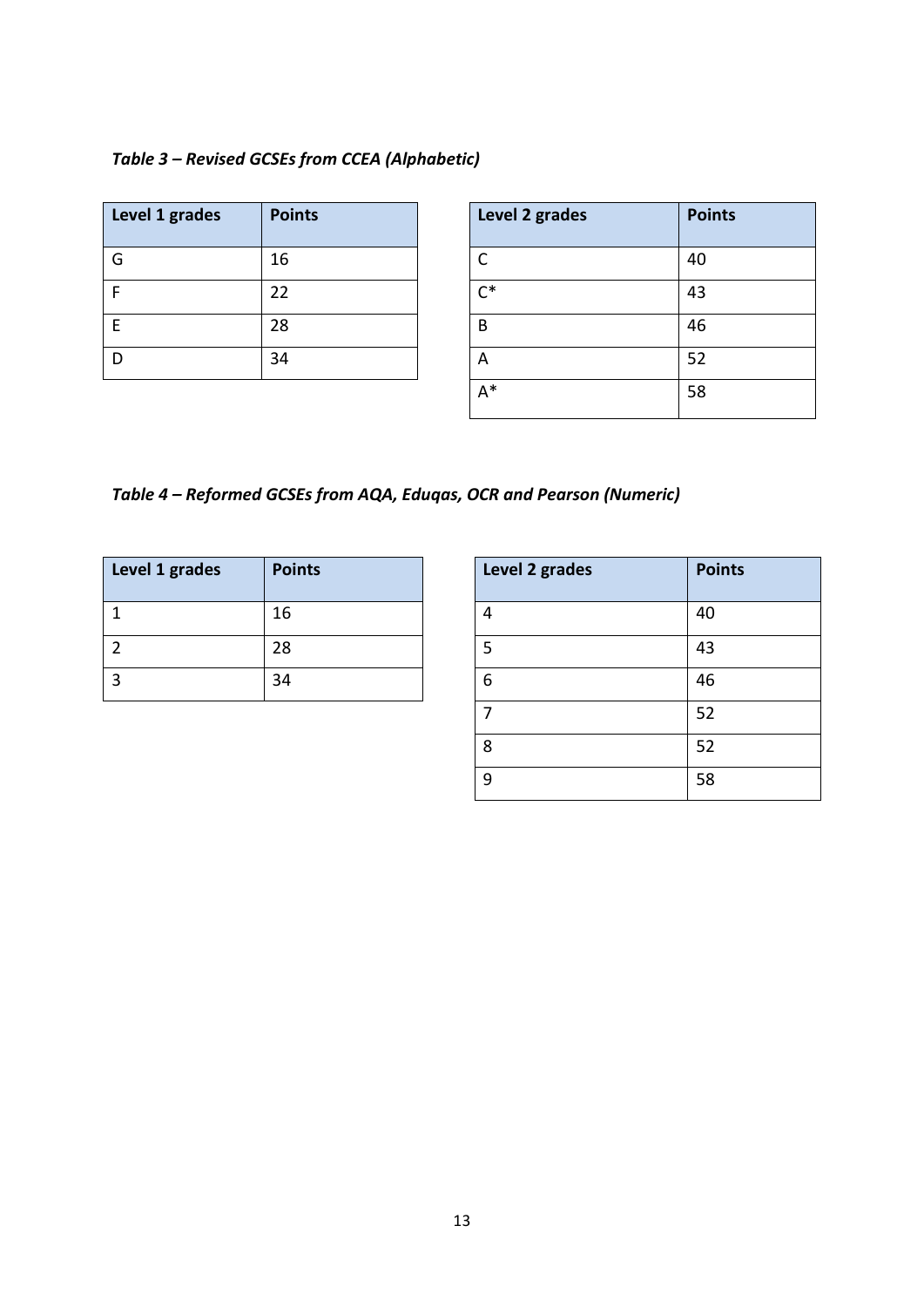# <span id="page-13-0"></span>*Table 5 – Level 3 qualifications*

| Level 3 grade structure | <b>Example grade</b> | <b>Points</b> |
|-------------------------|----------------------|---------------|
| Pass only General       | Pass                 | 210           |
|                         |                      |               |
| Pass only NVQ           | Pass                 | 240           |
|                         |                      |               |
| 2 grade scheme          | Pass                 | 195           |
|                         | Credit               | 240           |
|                         |                      |               |
| 3 grade scheme          | Pass                 | 165           |
|                         | Merit                | 225           |
|                         | Distinction          | 270           |
|                         |                      |               |
| 4 grade scheme          | Pass                 | 165           |
|                         | Merit                | 210           |
|                         | Distinction          | 225           |

| 5 grade scheme |              | 150 |
|----------------|--------------|-----|
|                | D            | 180 |
|                |              | 210 |
|                | B            | 240 |
|                | $\mathsf{A}$ | 270 |

Distinction\* 270

| A Level (with A*grade) | E     | 150 |
|------------------------|-------|-----|
|                        | D     | 180 |
|                        | C     | 210 |
|                        | B     | 240 |
|                        | A     | 270 |
|                        | $A^*$ | 300 |